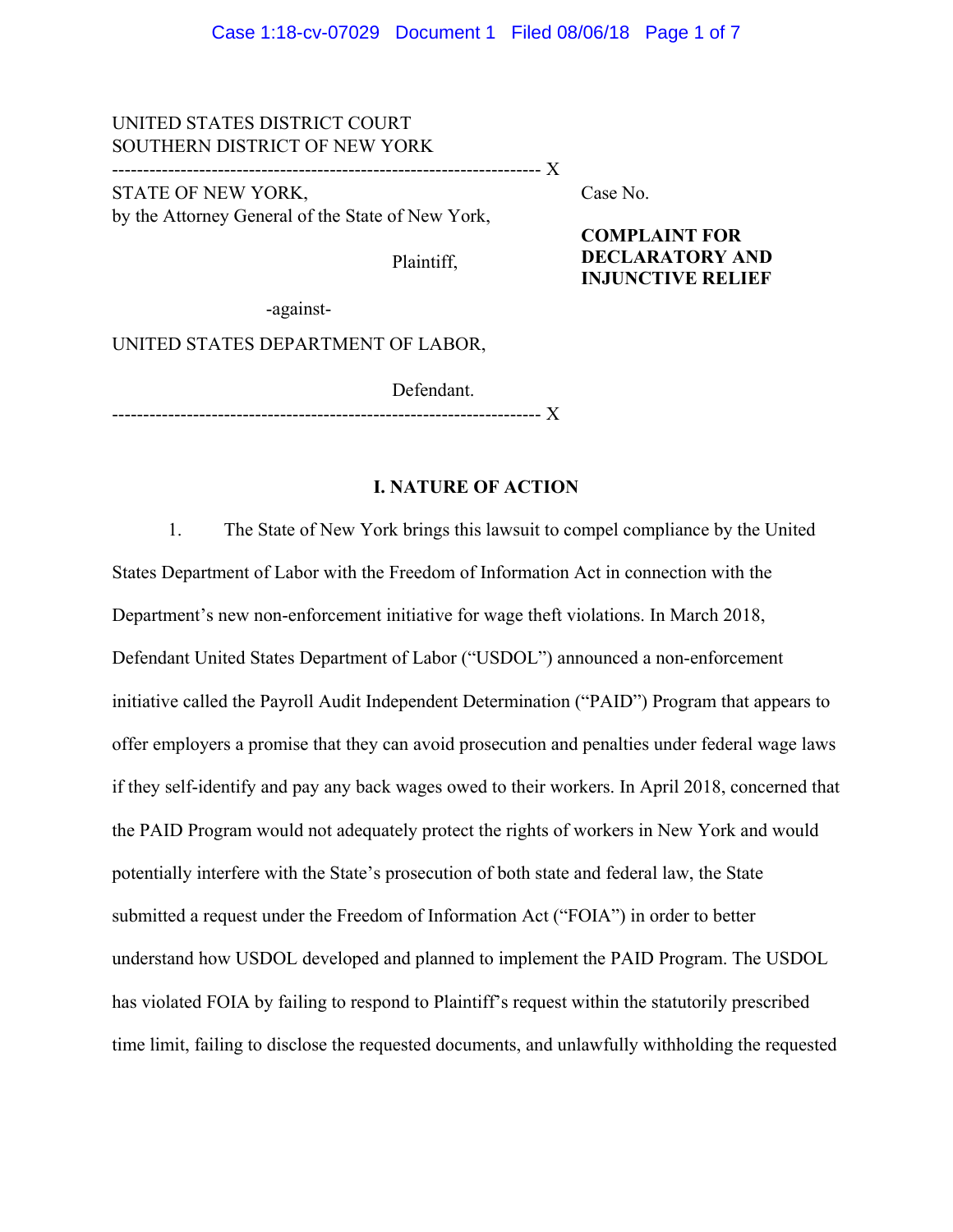#### Case 1:18-cv-07029 Document 1 Filed 08/06/18 Page 2 of 7

information. Plaintiff now asks the Court to order Defendant USDOL to respond to the request and to disclose all responsive records improperly withheld from Plaintiff.

#### **II. JURISDICTION AND VENUE**

 2. This Court has subject-matter jurisdiction pursuant to 5 U.S.C. § 552(a)(4)(B) and 28 U.S.C. § 1331.

 3. This Court has the authority to grant declaratory relief pursuant to the Declaratory Judgment Act, 28 U.S.C. § 2201 *et seq*.

4. Venue is proper under 5 U.S.C. § 552(a)(4)(B) and 28 U.S.C. § 1391(e).

## **III. PARTIES**

 5. Plaintiff State of New York is represented by its Attorney General, Barbara D. Underwood, with a principal place of operation at 28 Liberty Street, 15th Floor, New York, New York 10005.

 6. Defendant USDOL is the federal department that oversees working conditions and work-related benefits and rights, and is an agency of the federal government within the meaning of 5 U.S.C. § 552(f)(1). USDOL is headquartered at 200 Constitution Avenue, NW, Washington, D.C. 20210, and its New York Regional Office is located at 33 Whitehall Street, New York, NY 10004.

#### **IV. STATUTORY FRAMEWORK**

 7. FOIA promotes open government by providing every person with a right to request and receive federal agency records. 5 U.S.C. § 552(a)(3)(A).

 8. In furtherance of its purpose to encourage open government, FOIA imposes strict deadlines on agencies to provide responsive documents to FOIA requests. *Id.* § 552(a)(6)(A).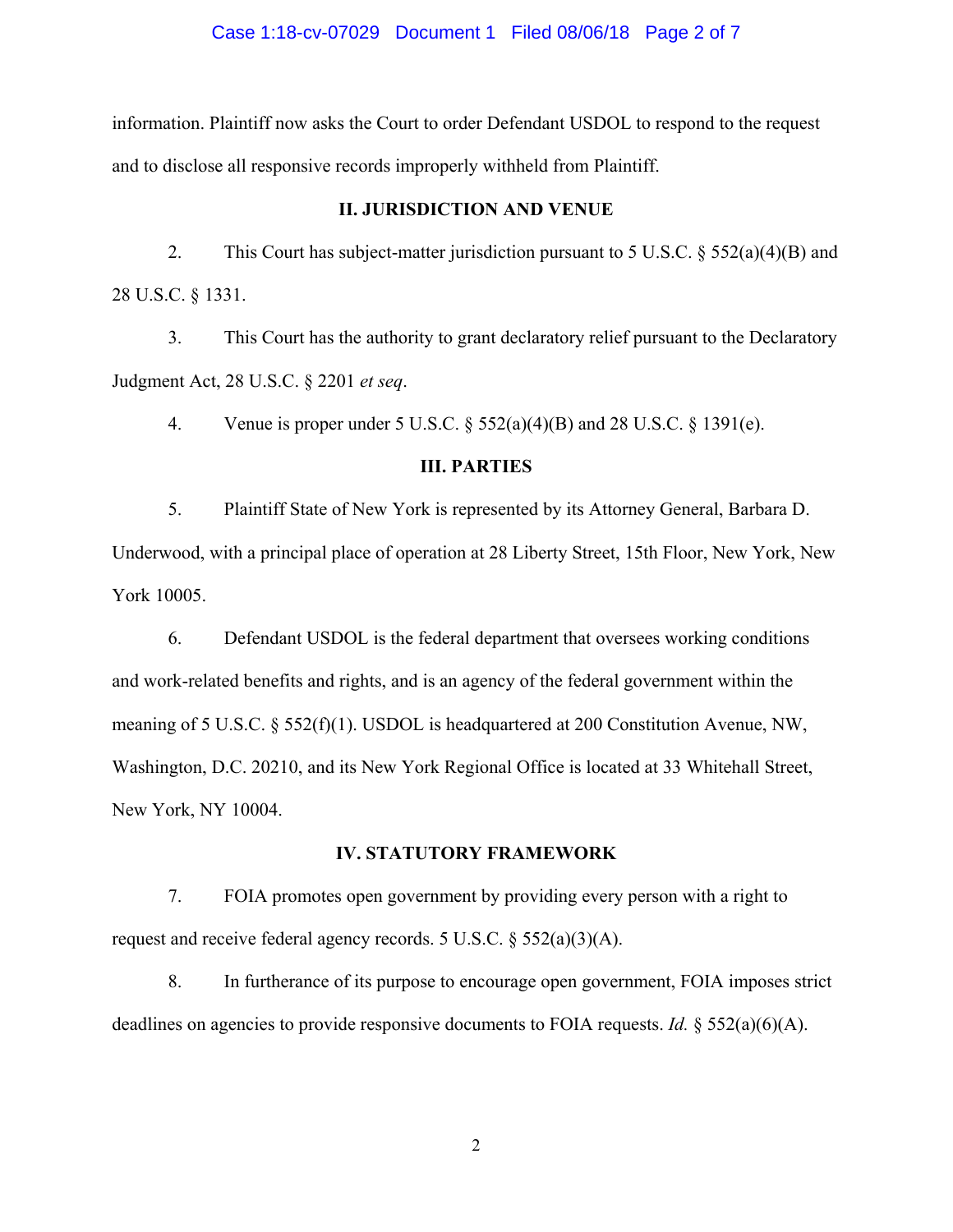#### Case 1:18-cv-07029 Document 1 Filed 08/06/18 Page 3 of 7

 9. An agency must comply with a FOIA request by issuing a determination within 20 business days after receipt of the request. *Id.* § 552(a)(6)(A)(i).

 10. The determination "must at least inform the requester of the scope of the documents that the agency will produce, as well as the scope of the documents that the agency plans to withhold under any FOIA exemptions." *Citizens for Responsibility & Ethics in Wash. v. Fed. Election Comm'n*, 711 F.3d 180, 186 (D.C. Cir. 2013).

 11. An agency may be entitled to one ten-day extension of time to respond to a request if it provides written notice to the requester explaining that "unusual circumstances" exist that warrant additional time. 5 U.S.C.  $\S$  552(a)(6)(B).

 12. An agency must immediately notify the requester of its determination whether to comply with a request, and the reasons for it, and of the right of such person to appeal an adverse determination. *Id.* § 552(a)(6)(A)(i).

 13. An agency's failure to comply with any timing requirements is deemed constructive denial and satisfies the requester's requirement to exhaust administrative remedies. *Id.* § 552(a)(6)(C)(i).

 14. A FOIA requester who exhausts administrative remedies may petition the court for injunctive and declaratory relief from the agency's continued withholding of public records. *Id.* § 552(a)(4)(B).

#### **V. FACTS**

 15. On April 11, 2018, Plaintiff New York sent a FOIA request by mail and electronic submission to USDOL (the "Request"; attached hereto as Exhibit A). The Request sought records from five USDOL agencies: the Office of the Secretary, the Office of the Solicitor, the Office of Congressional and Intergovernmental Affairs, the Wage and Hour Division, and the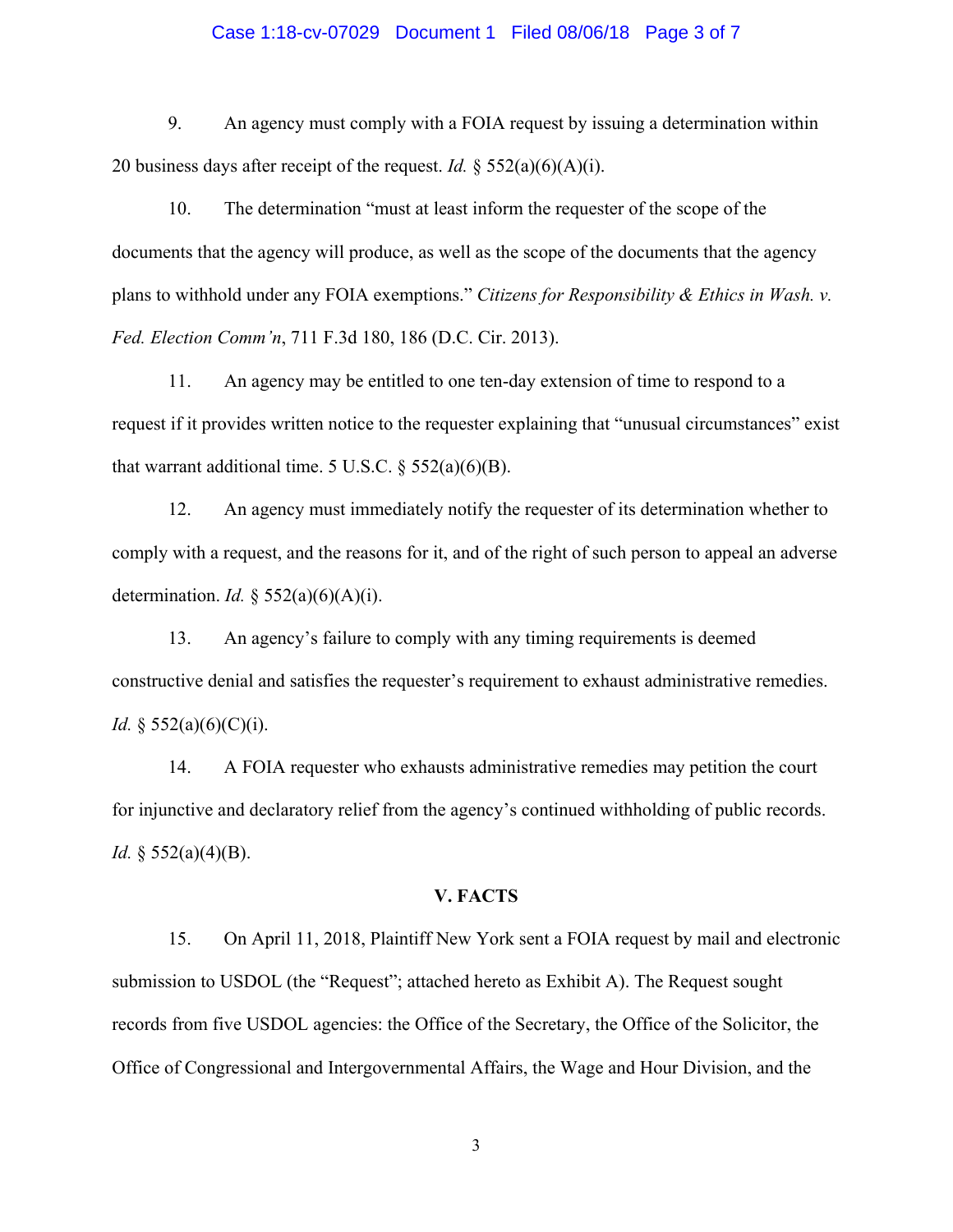#### Case 1:18-cv-07029 Document 1 Filed 08/06/18 Page 4 of 7

Office of the Assistant Secretary for Policy. The Request sought records in three general categories: (1) records concerning the development, implementation, consideration, or evaluation of the PAID Program; (2) records of internal or external meetings or communications concerning the development, implementation, consideration, or evaluation of the PAID Program; and (3) guidance, training materials, and other communications with USDOL staff concerning the PAID Program. (*See* Exhibit A.)

 16. On April 23, 2018, USDOL confirmed receipt of the Request by email and assigned it tracking number 856986. USDOL's confirmation email did not seek an extension of time to respond pursuant to 5 U.S.C. § 552(a)(6)(B), or provide a timeframe for a response to the Request. (*See* Exhibit B.)

17. On July 24, 2018, one of the five USDOL agencies from which records were requested—the Wage and Hour Division—sent a separate acknowledgment letter that referenced the same tracking number and that also confirmed receipt of the Request on April 23. The July 24 letter from the Wage and Hour Division did not seek an extension of time to respond pursuant to 5 U.S.C. § 552(a)(6)(B), and did not otherwise provide a timeframe for a response to the Request. (*See* Exhibit C.)

 18. Since receiving USDOL's initial email acknowledging receipt of the Request on April 23, Plaintiff has monitored the progress of the Request and contacted USDOL and its FOIA Public Liaison on multiple occasions to follow up on the status of the Request.

 19. Despite these efforts, USDOL has not produced any responsive documents. USDOL has not objected to the Request nor provided any information regarding the specific circumstances preventing the disclosure of the records sought.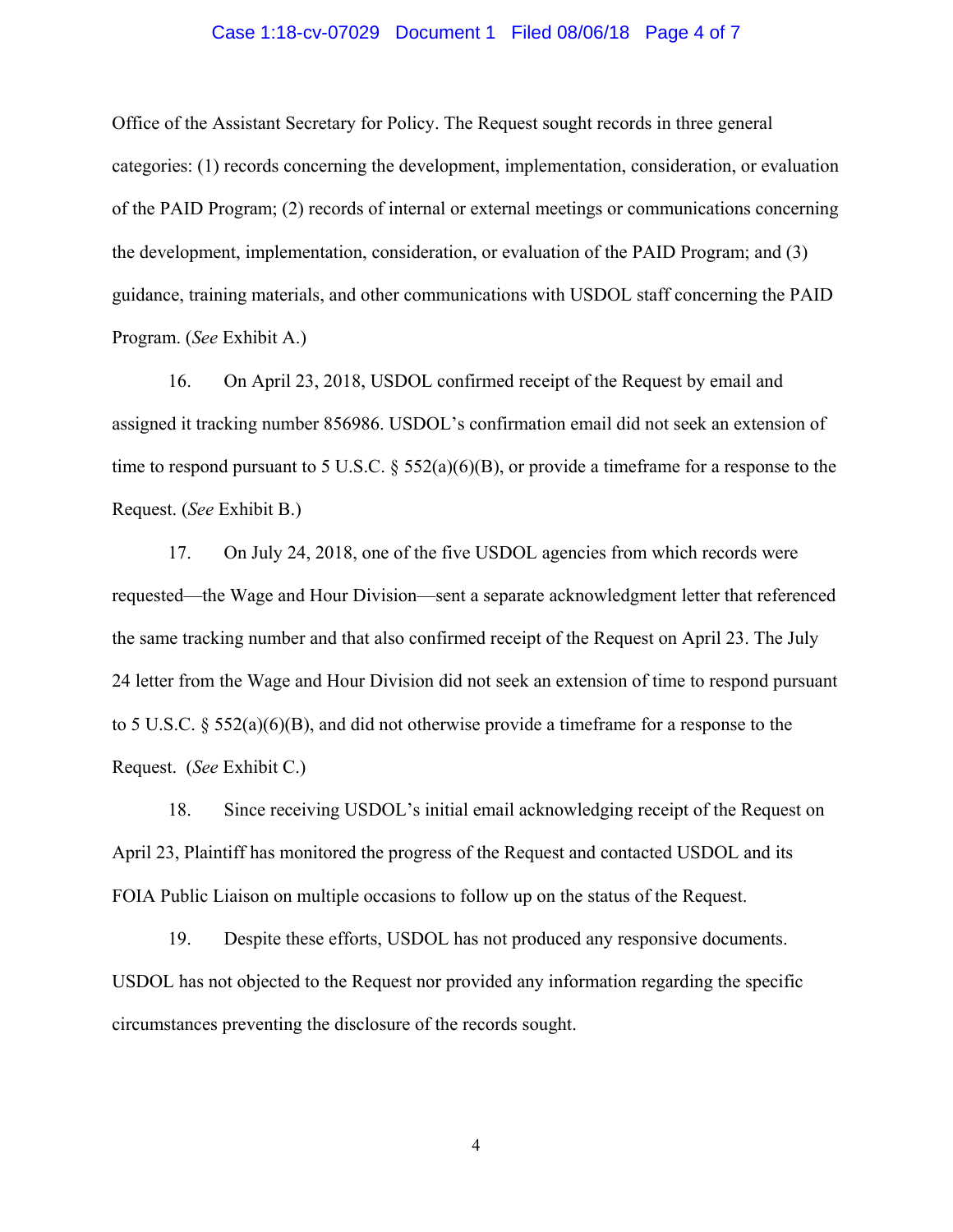#### Case 1:18-cv-07029 Document 1 Filed 08/06/18 Page 5 of 7

 20. Because USDOL has failed to provide any substantive responses to the Request within the statutory timeframe, it has constructively denied the Request. As such, Plaintiff has exhausted its administrative remedies. 5 U.S.C.  $\S$  552(a)(6)(C)(i).

 21. Plaintiff has a legal right to the requested records. Defendant has improperly withheld those records, forcing Plaintiff to file this lawsuit to enforce its right under FOIA.

 22. As set forth in the April 11, 2018 letter sent to Labor Secretary Alexander Acosta by the Attorney General on behalf of New York, nine other states, and the District of Columbia, Plaintiff has serious concerns that the PAID Program allows "employers who violate labor laws to avoid prosecution and penalties in exchange for simply paying the back wages their employees were already owed under federal law," and "may require workers receiving overdue, legally-owed wages to waive their rights to seek and obtain any and all additional remedies available under state and federal labor laws." (*See* Exhibit D.)

 23. As chief law enforcement officer of New York State, responsible for protecting the safety, welfare, and labor rights of its residents, it is critical for the Attorney General to understand the nature of the PAID Program and its possible effect on the residents of New York and enforcement of the state's labor laws.

#### **VI. STATEMENT OF CLAIMS**

#### **Count I: Failure to Respond to Request Within Statutory Timeframe**

24. Plaintiff re-alleges and incorporates the foregoing paragraphs as if set forth in full.

 25. Defendant USDOL failed to respond to the Request within the statutorily mandated timeframe, in violation of Plaintiff New York's rights under FOIA, including but not limited to 5 U.S.C. § 552(a)(6)(A)(i) and (a)(6)(B).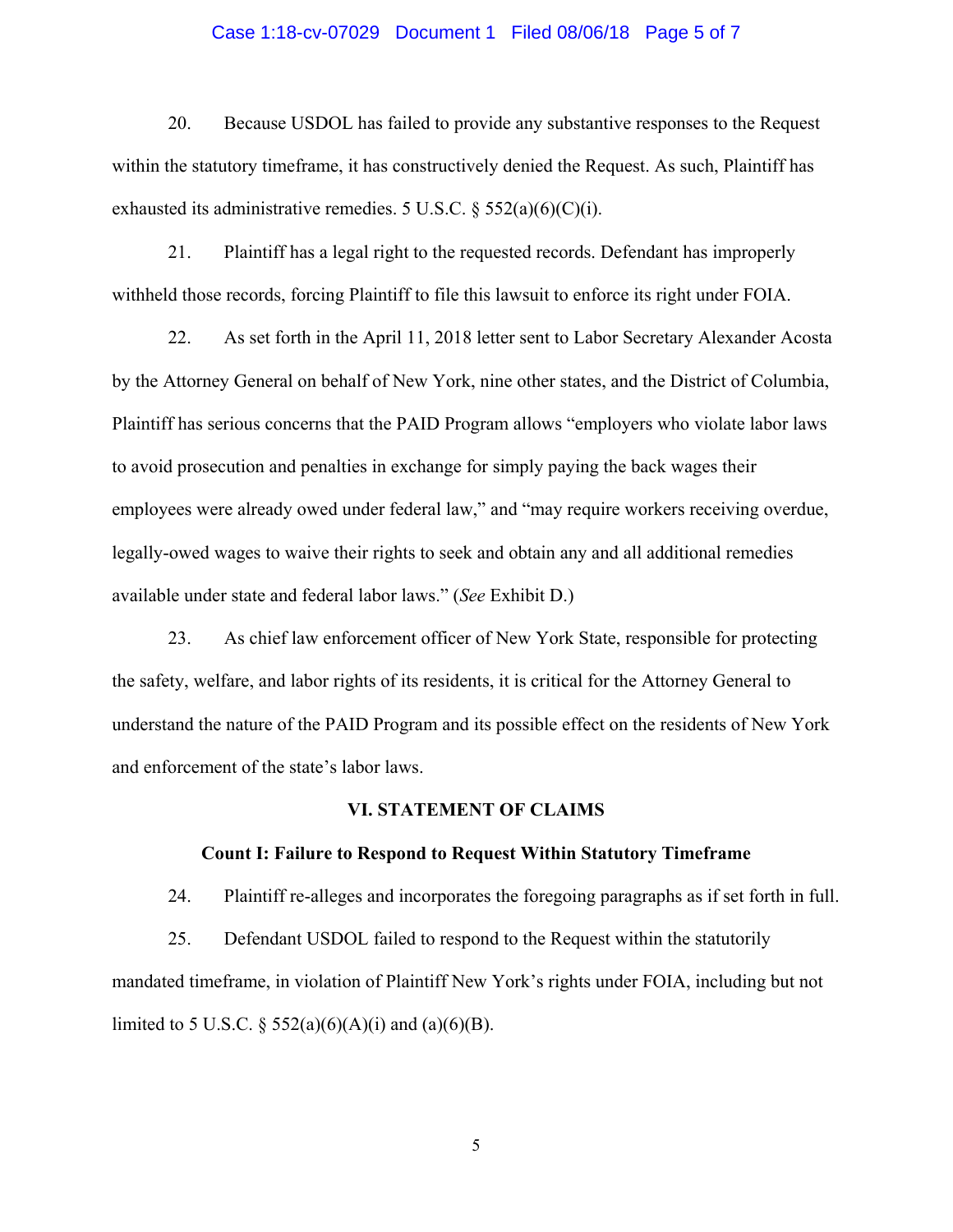## **Count II: Failure to Produce Responsive Records**

26. Plaintiff re-alleges and incorporates the foregoing paragraphs as if set forth in full.

 27. Defendant USDOL failed to make reasonable efforts to search for records responsive to the Request, in violation of Plaintiff's rights under FOIA, including but not limited to 5 U.S.C.  $\S$  552(a)(3).

 28. Defendant USDOL failed to disclose and produce any records responsive to the Request, in violation of Plaintiff's rights to those records under FOIA, including but not limited to 5 U.S.C.  $\S$  552(a)(3)(A).

 29. Defendant USDOL failed to disclose and produce records responsive to the Request without a legal basis for withholding such records, in violation of FOIA, including but not limited to 5 U.S.C.  $\S$  552(a)(3)(A) and (a)(6)(A).

 30. Plaintiff State is entitled to its reasonable attorneys' fees and costs under 5 U.S.C.  $§$  552(a)(4)(E).

## **PRAYER FOR RELIEF**

WHEREFORE, the State of New York requests that this Court:

- (a) Find that Defendant's failure timely to respond or disclose records was unlawful;
- (b) Order Defendant to search for and promptly disclose all records responsive to Plaintiff's Request;
- (c) Award Plaintiff attorneys' fees and costs; and
- (d) Grant such other relief as the Court may deem just and proper;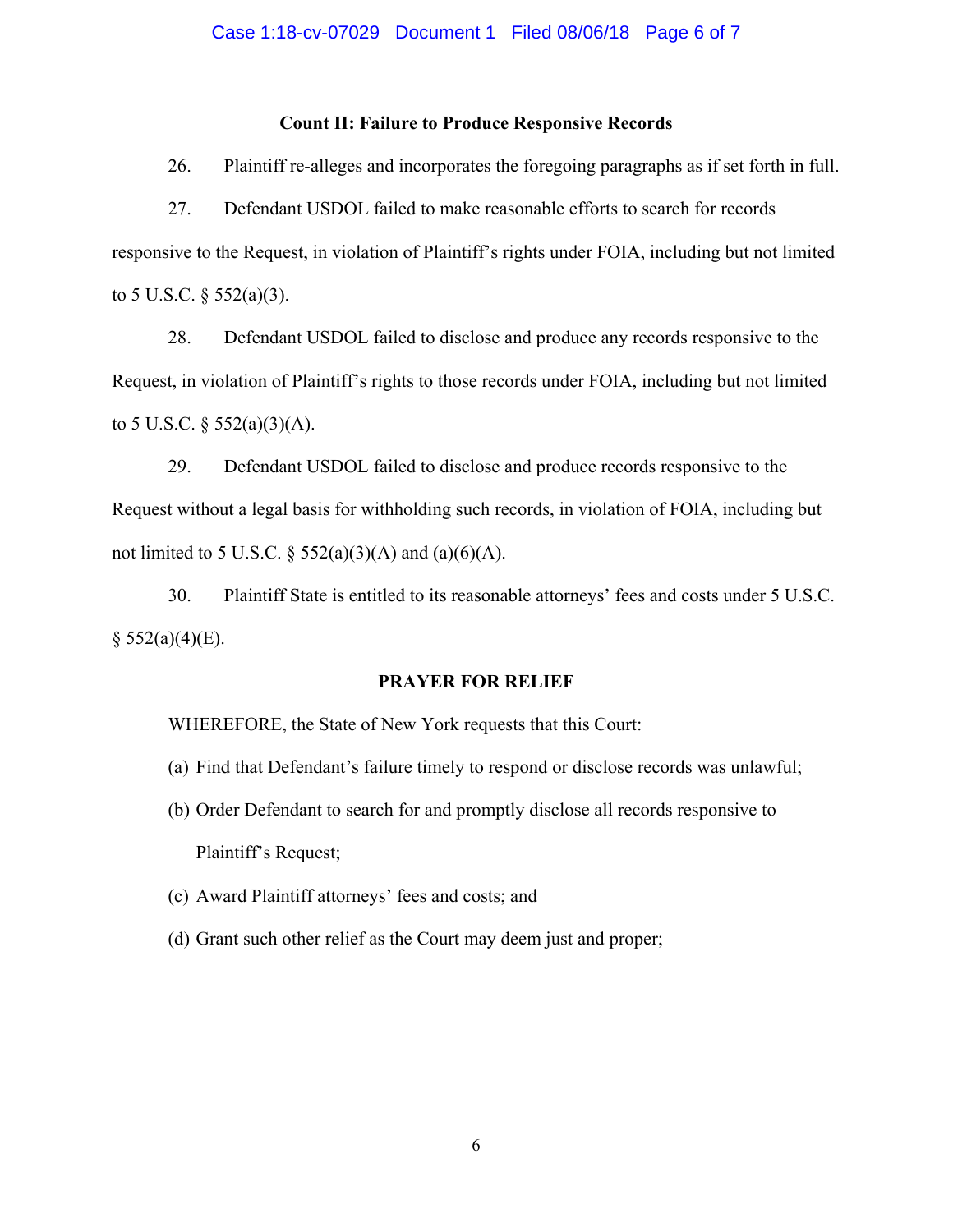Respectfully Submitted,

BARBARA D. UNDERWOOD Attorney General of the State of New York

 $\mathscr{U}$ By:  $\qquad \qquad$ 

ReNika Moore, Bureau Chief Julie Ulmet, Assistant Attorney General Mayur Saxena, Assistant Attorney General Kevin Lynch\*, Assistant Attorney General Labor Bureau Office of the New York State Attorney General 28 Liberty Street, 15<sup>th</sup> Floor New York, NY 10005 Phone: (212) 416-6280 Fax: (212) 416-8694 ReNika.Moore@ag.ny.gov Julie.Ulmet@ag.ny.gov Mayur.Saxena@ag.ny.gov Kevin.Lynch@ag.ny.gov \*Admission pending

Dated: August 6, 2018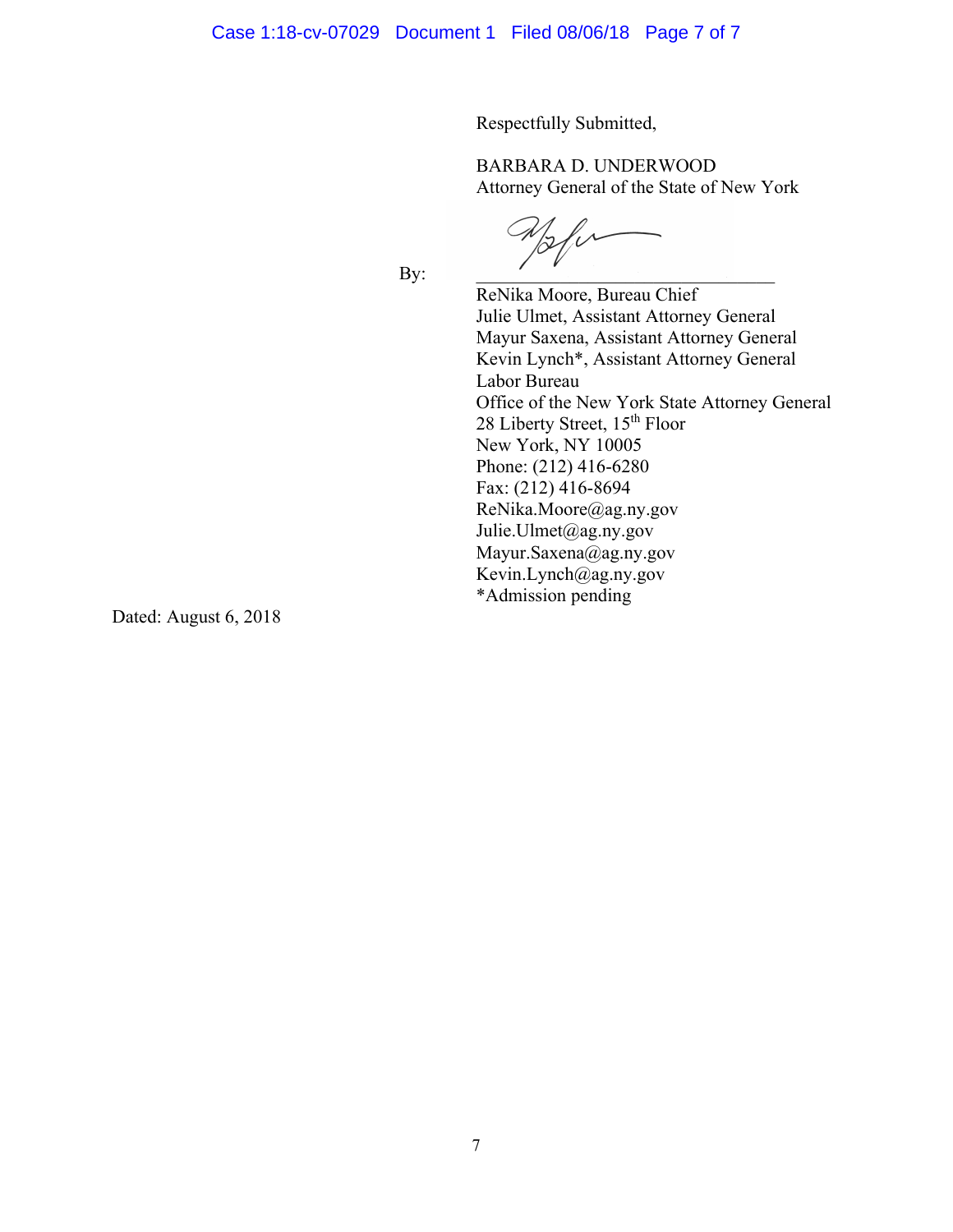Case 1:18-cv-07029 Document 1-1 Filed 08/06/18 Page 1 of 5

## EXHIBIT A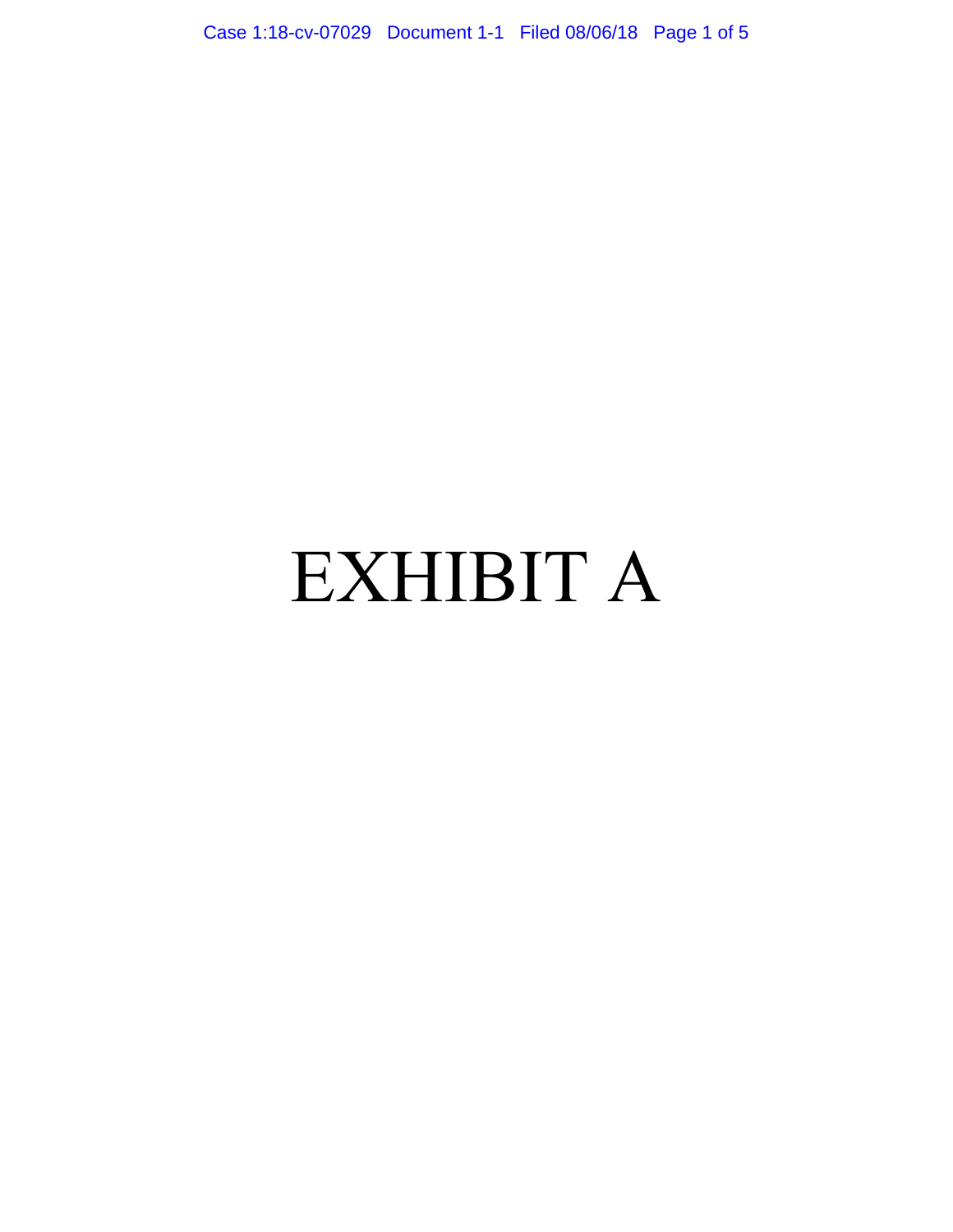

STATE OF NEW YORK OFFICE OF THE ATTORNEY GENERAL

ERIC T. SCHNEIDERMAN DIVISION OF SOCIAL JUSTICE ATTORNEY GENERAL LABOR BUREAU

April 11, 2018

## *Via email (foiarequest@dol.gov)*

Office of the Secretary U.S. Department of Labor 200 Constitution Avenue, N.W. Washington, DC 20210

Office of the Solicitor U.S. Department of Labor 200 Constitution Avenue, N.W. Washington, DC 20210

Office of Congressional & Intergovernmental Affairs U.S. Department of Labor 200 Constitution Avenue, N.W. Washington, DC 20210

Wage and Hour Division U.S. Department of Labor 200 Constitution Avenue, N.W. Washington, DC 20210

Office of the Assistant Secretary for Policy U.S. Department of Labor 200 Constitution Avenue, N.W. Washington, DC 20210

## **Re: Freedom of Information Act Request**

Dear FOIA Officer:

To better understand how the U.S. Department of Labor (USDOL) developed and implemented its new Payroll Audit Independent Determination (PAID) Program, the Office of the Attorney General of the State of New York makes the following request for records pursuant to the Freedom of Information Act, 5 U.S.C. § 552, and the Department of Labor implementing regulations, 29 C.F.R. Part 70.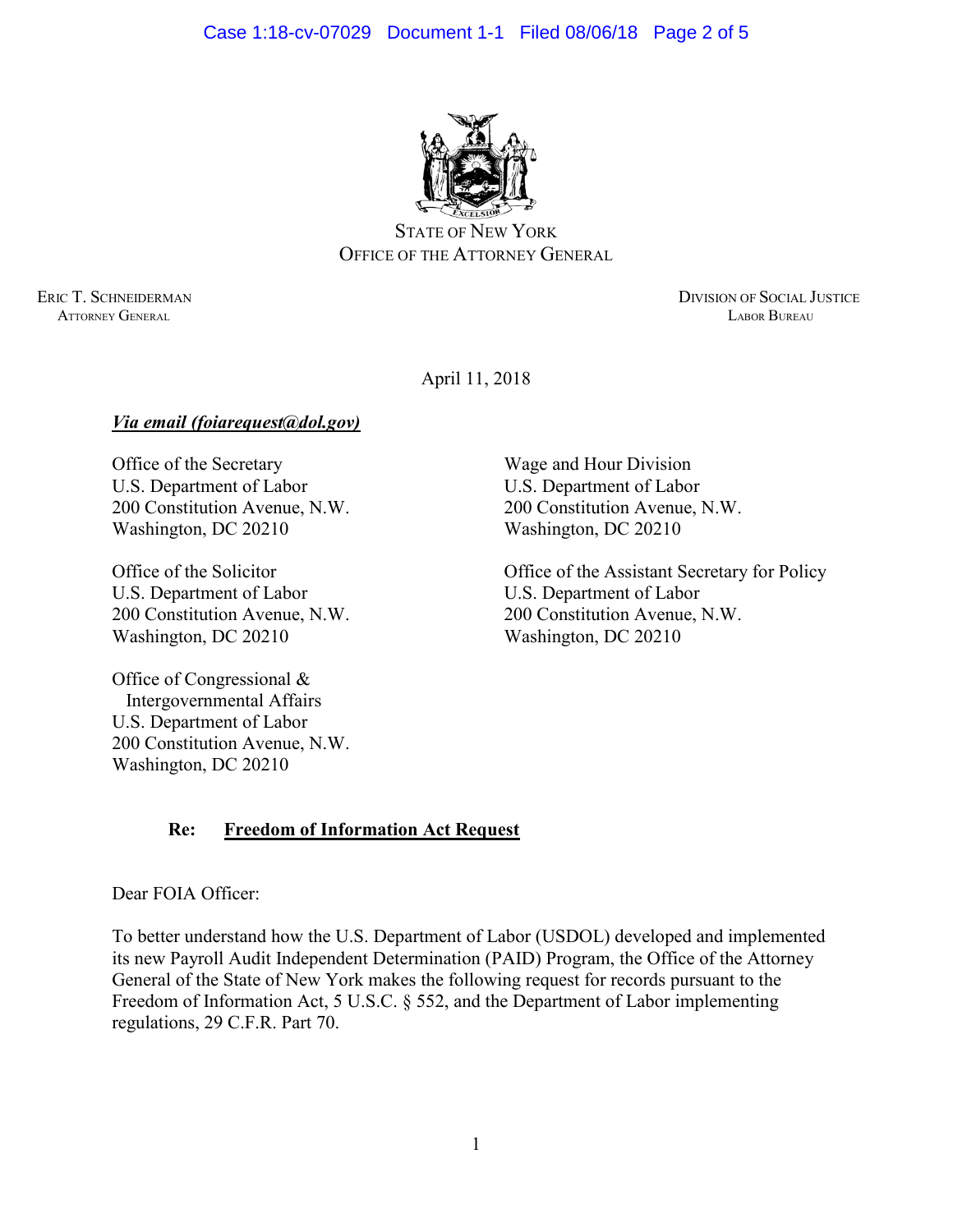## **Requested Records:**

The Office of the Attorney General requests that the Department produce the following within twenty business days:

- 1. All records concerning the development, implementation, consideration, or evaluation of the PAID Program, including without limitation documents concerning the following:
	- a. the need for and goals of the PAID Program;
	- b. the impact of the PAID Program on employers, workers, and litigants seeking to vindicate their rights under labor laws;
	- c. the determination not to seek liquidated damages, civil monetary penalties, and interest as part of the PAID Program;
	- d. whether and how the PAID Program will require employers to pay employees at any applicable higher state minimum wage or overtime wage rates or to pay wages owed during longer state statute of limitations periods;
	- e. whether and how the PAID Program will determine whether a participating employer is being investigated by state labor enforcement agencies or state attorneys general; and
	- f. whether any releases required of any worker receiving unpaid wages under the PAID Program would purport to waive an employee's ability to recover back wages, damages, and other relief available under state law.
- 2. All records reflecting any meetings, internal or external, concerning the development, implementation, consideration, or evaluation of the PAID Program, including without limitation the following:
	- a. meeting agendas and lists of attendees;
	- b. communications sent in preparation for or following any such meetings; and
	- c. calendar entries. For calendar entries created in Outlook or similar programs, the documents should be produced in "memo" form to include all invitees, any notes, and all attachments. Please do not limit your search to Outlook calendars; we request the production of any calendar used to track or coordinate how these individuals allocate their time on agency business.
- 3. All records of written or oral communications, internal or external, concerning the development, implementation, consideration, or evaluation of the PAID Program, including without limitation any communications with or by any employer, business association, trade group, non-governmental person or entity, or any member of Congress or their staff.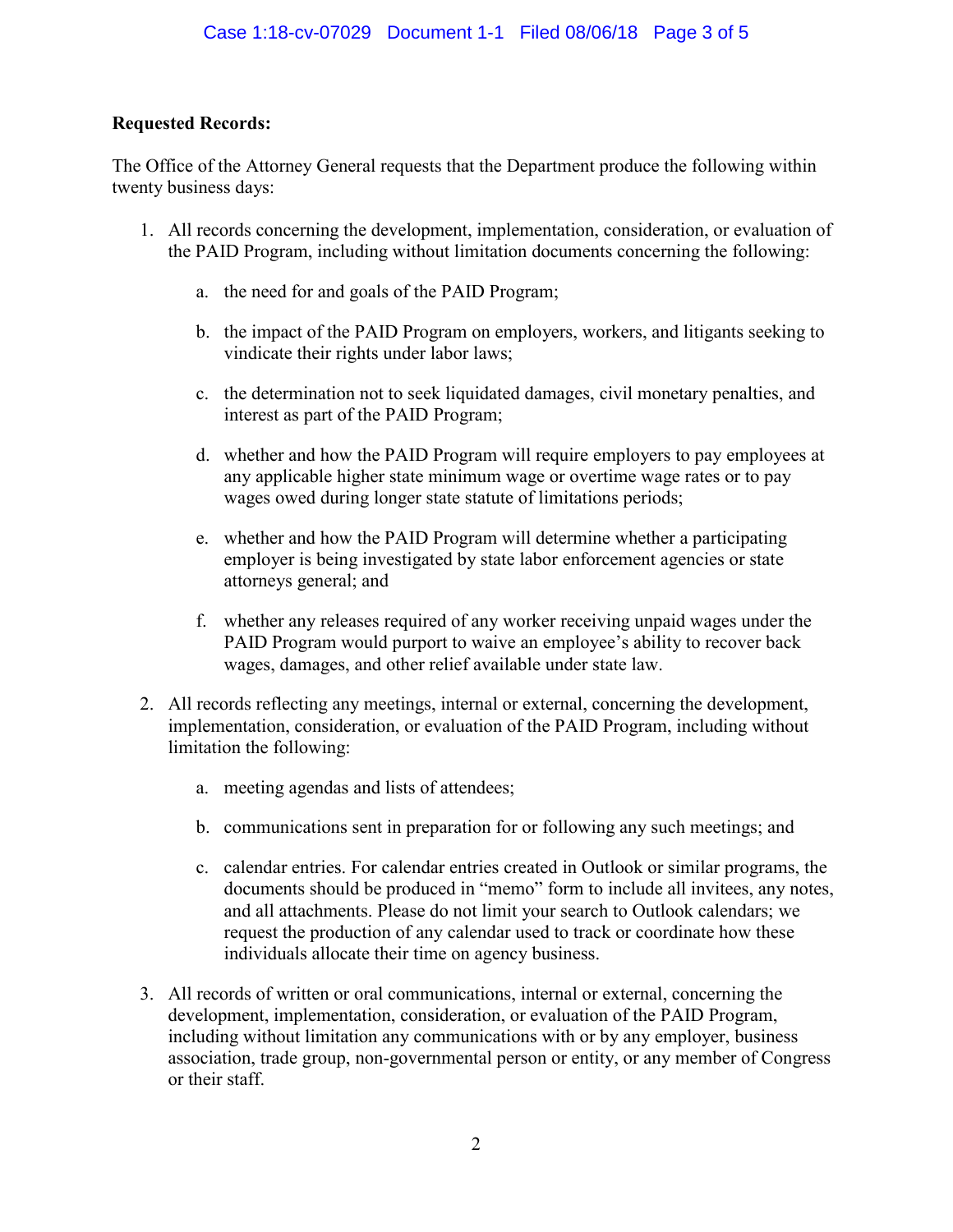- 4. All records, including emails, calendars, memoranda, analyses, or reports reflecting meetings or communications with, or records created by, any member of the USDOL's Chief Evaluation Office concerning the development, implementation, consideration, or evaluation of the PAID Program.
- 5. All communications, training materials, guidance, memoranda, emails, or other documents provided to USDOL staff regarding the PAID Program.

Please provide all responsive records from January 20, 2017, to the date the search is conducted. Your search for responsive records should include the Office of the Secretary, the Office of the Assistant Secretary for Policy, the Office of the Solicitor, the Wage and Hour Division, and the Office of Congressional and Intergovernmental Affairs.

Because this request seeks responsive records from a number of different components of the Department, we request that your response be coordinated by the Office of Information Services in the Office of the Solicitor. *See* 29 C.F.R. § 70.20(a).

Under the FOIA Improvement Act of 2016, agencies are required to adopt a presumption of openness, withholding information only if "disclosure is prohibited by law" or "disclosure would harm an interest protected by a FOIA exemption." 29 C.F.R. § 70.1(d); *see also* 29 C.F.R. § 70.3. If it is your position that any portion of the requested records is exempt from disclosure notwithstanding this mandatory presumption of openness, we request that you provide an index of those records as required by *Vaughn v. Rosen*, 484 F.2d 820 (D.C. Cir. 1973). As you are aware, the Vaughn index should describe each document claimed as exempt with sufficient specificity "to permit a reasoned judgment as to whether the material is actually exempt under FOIA." *Founding Church of Scientology of Washington, D.C. v. Bell*, 603 F.2d 945, 949 (D.C. Cir. 1979).

## **Fee Waiver Request:**

We request a fee waiver pursuant to 5 U.S.C.  $\S$  552(a)(4)(A)(iii) and 29 C.F.R.  $\S$  70.41(a)(1). Disclosure of the requested records is in the public interest because it is likely to contribute significantly to public understanding of the operations and activities of the government. The PAID Program has been the subject of extensive public attention since Secretary Acosta announced it on March 6,  $2018$  $2018$  $2018$ ,<sup>1</sup> and the Department has publicly characterized the program as benefiting workers, employers, and taxpayers.<sup>[2](#page-10-1)</sup> Disclosure of the requested records will contribute to the public's understanding of this enforcement program, including whether it will in

<span id="page-10-0"></span> $\overline{a}$ <sup>1</sup> See, e.g., Lydia Wheeler, *Labor Department launches pilot program to allow businesses to self-report wage/hour violations*, The Hill, March 6, 2018, available at [http://thehill.com/regulation/labor/377032-labor-department](http://thehill.com/regulation/labor/377032-labor-department-launches-pilot-program-to-allow-businesses-to-self-report)[launches-pilot-program-to-allow-businesses-to-self-report;](http://thehill.com/regulation/labor/377032-labor-department-launches-pilot-program-to-allow-businesses-to-self-report) Vin Gurrieri, *4 Questions About DOL's Self-Audit Plan For Wage Violations*, Law360, March 7, 2018, available a[t https://www.law360.com/articles/1019616/4-questions](https://www.law360.com/articles/1019616/4-questions-about-dol-s-self-audit-plan-for-wage-violations)[about-dol-s-self-audit-plan-for-wage-violations,](https://www.law360.com/articles/1019616/4-questions-about-dol-s-self-audit-plan-for-wage-violations) Ben Penn, *Labor Dept. Plan to Circumvent Wage-Hour Lawyers May Backfire*, Bloomberg Law, April 3, 2017, available at [https://www.bna.com/labor-dept-plan-n57982090698/.](https://www.bna.com/labor-dept-plan-n57982090698/)

<span id="page-10-1"></span><sup>2</sup> Bryan Jarrett, *Dept. of Labor's new PAID program a win-win-win for employers, taxpayers, employees*, The Hill, March 6, 2018, available at [http://thehill.com/opinion/white-house/376886-dept-of-labors-new-paid-program-a-win](http://thehill.com/opinion/white-house/376886-dept-of-labors-new-paid-program-a-win-win-for-employers-taxpayers)[win-for-employers-taxpayers.](http://thehill.com/opinion/white-house/376886-dept-of-labors-new-paid-program-a-win-win-for-employers-taxpayers)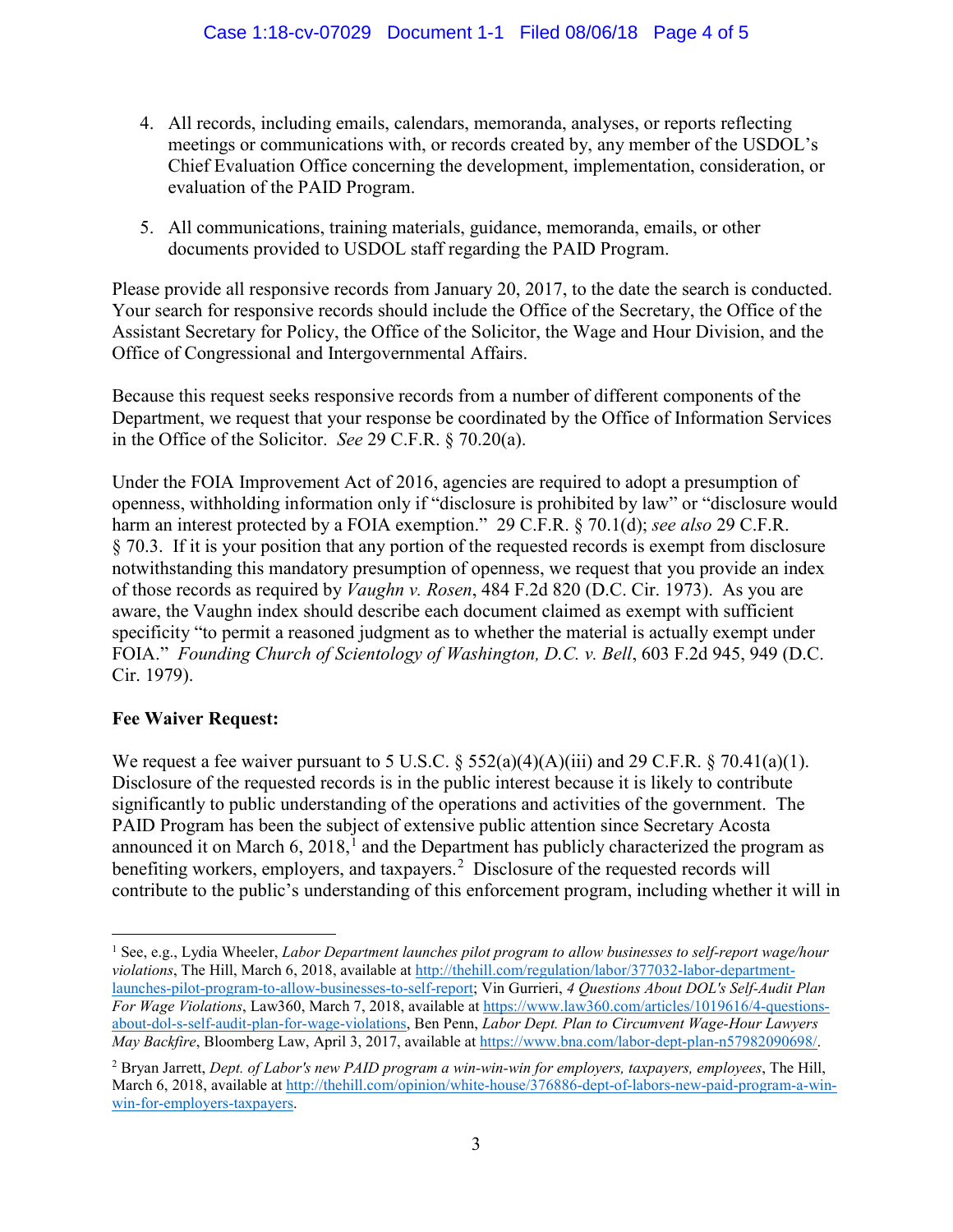fact benefit – and was designed to benefit – workers and employers alike, as the Department has asserted.

In addition, this request is for non-commercial purposes. *See* 5 U.S.C. § 552(a)(4)(A)(iii); 29 C.F.R. § 70.41(a)(1)(ii). The Office of the New York State Attorney General is a law enforcement agency with no commercial interest in the requested information. The Office of the Attorney General anticipates making records obtained from this request available to the public at no cost.

If this request for a fee waiver is denied, please contact us before incurring any costs in responding to this request. We request that your responses be fulfilled electronically. Thank you for your attention to this matter. If you have any questions or wish to clarify any request, please do not hesitate to contact Labor Bureau Deputy Chief Julie Ulmet at Julie.Ulmet@ag.ny.gov or 212-416-8681. We look forward to receiving your response to these requests within twenty business days, as required by FOIA.

Respectfully,

\_/s/ Julie R. Ulmet\_\_\_\_\_\_\_\_\_\_\_\_\_\_\_\_\_\_

Julie R. Ulmet, Deputy Bureau Chief Labor Bureau New York State Office of the Attorney General 120 Broadway, 26th Floor New York, NY 10271-0332 (212) 416-8681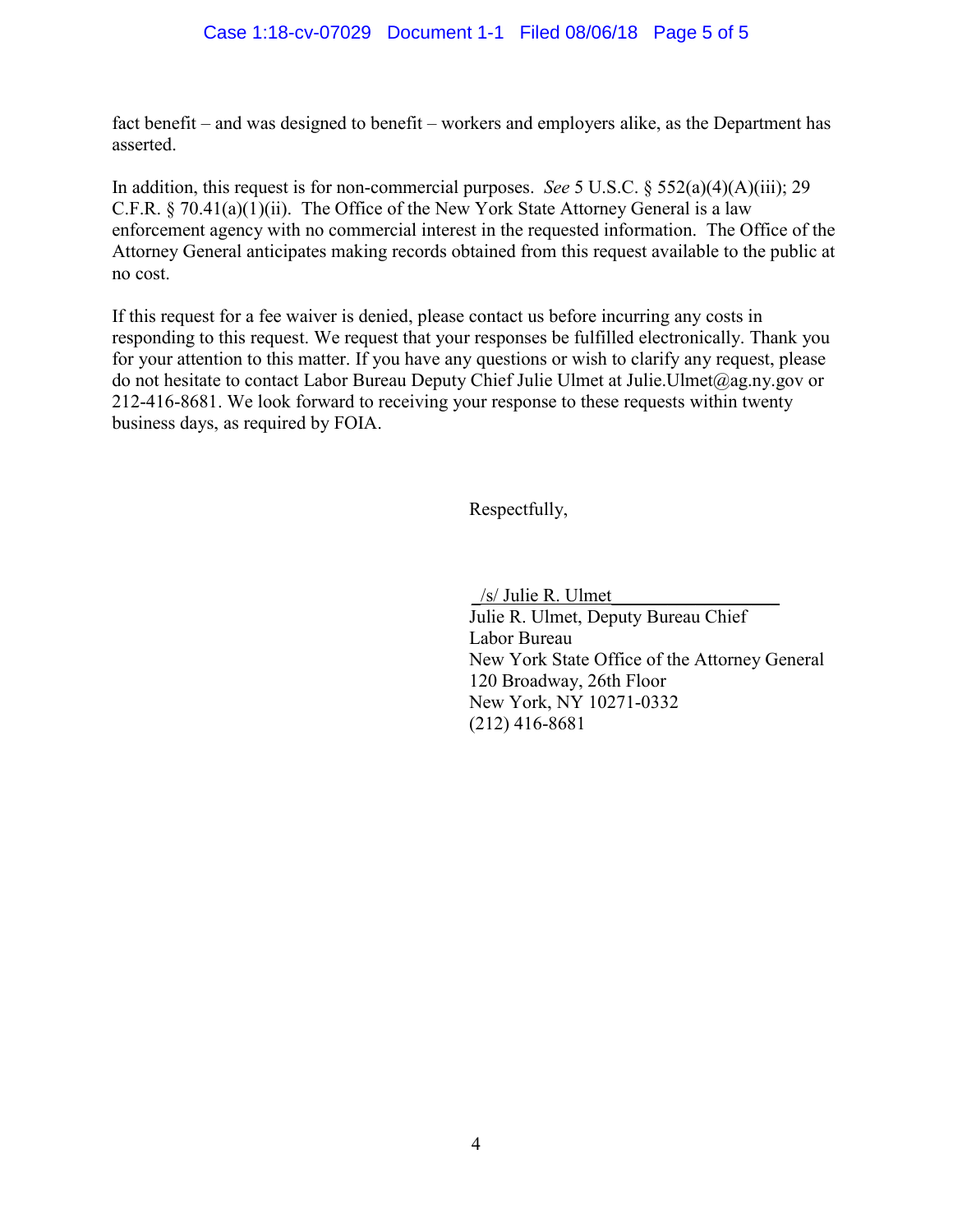Case 1:18-cv-07029 Document 1-2 Filed 08/06/18 Page 1 of 2

## EXHIBIT B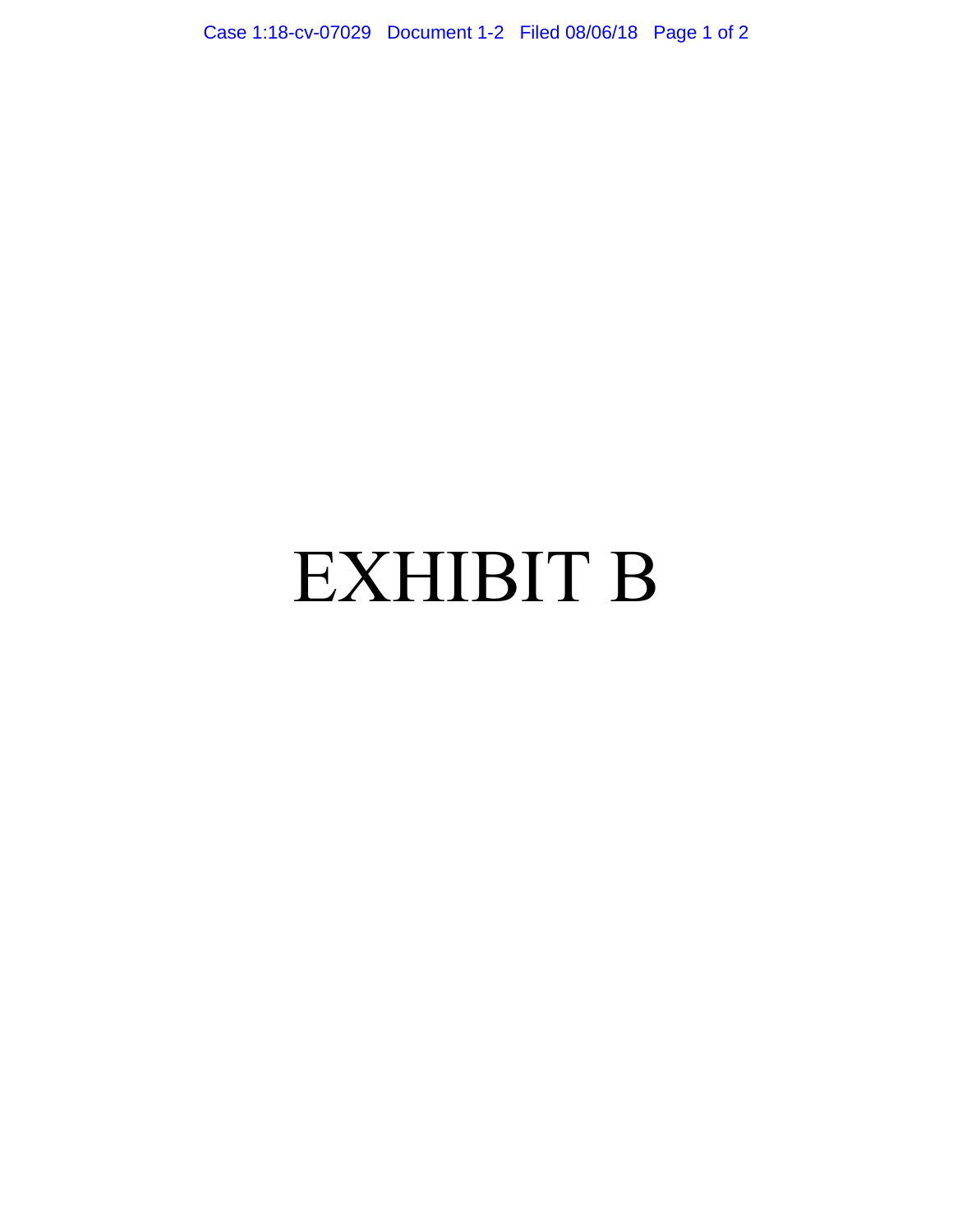## **Ulmet, Julie**

| From:<br>Sent: | Miller, Darlene - SOL < Miller.Darlene@dol.gov><br>Monday, April 23, 2018 4:04 PM                                                          |
|----------------|--------------------------------------------------------------------------------------------------------------------------------------------|
| To:            | Ulmet, Julie                                                                                                                               |
| Cc:            | Oliver, Ramona - SOL; DeBusk, Thomas - OSEC; Moreno, Michelle - WHD; Hudson,<br>Sharon - SOL; Manning, Glenda - OCIA; Fryer, Terry L - ASP |
| Subject:       | Acknowledgment                                                                                                                             |

Ms. Ulmet:

Your request has been assigned to tracking number **856986**. When the agency begins processing it, you will be able to track its progress at www.dol.gov/foia. If you need to contact us about it for any reason, please submit your inquiry through miller.darlene@dol.gov or phone 202-693-5442. In addition, it would be helpful to include the tracking number in the Subject line of any submission to the us or to have it available at the time of a call.

Sincerely,

**Darlene Miller**  Government Information Specialist, Office of Information Services

OFFICE OF THE SOLICITOR | MANAGEMENT & ADMINISTRATIVE LEGAL SERVICES U.S. Department of Labor 200 Constitution Avenue NW, Rm N2420 Washington, DC 20210 (202) 693‐5442 (O) | (202) 693‐5389 (F) | miller.darlene@dol.gov (E) e‐FOIAs: foiarequests@dol.gov

**From:** Ulmet, Julie <Julie.Ulmet@ag.ny.gov> **Sent:** Wednesday, April 11, 2018 11:50 AM **To:** FOIARequests <FOIARegulations@dol.gov> **Subject:** FOIA Request Re: Payroll Audit Independent Determination (PAID) Program

Please see the attached FOIA Request from the New York State Office of the Attorney General.

## **Julie R. Ulmet | Deputy Bureau Chief**

New York State Office of the Attorney General, Labor Bureau 120 Broadway, 26th Floor | New York, NY 10271-0332 Tel: 212-416-8681 | julie.ulmet@ag.ny.gov | www.ag.ny.gov

*Please be advised that as of April 13, 2018, our 120 Broadway office will be moving and the new mailing address is: 28 Liberty St., New York, NY 10005. All other contact information will remain the same.* 

**IMPORTANT NOTICE:** This e-mail, including any attachments, may be confidential, privileged or otherwise legally protected. It is intended only for the addressee. If you received this e-mail in error or from someone who was not authorized to send it to you, do not disseminate, copy or otherwise use this e-mail or its attachments. Please notify the sender immediately by reply e-mail and delete the e-mail from your system.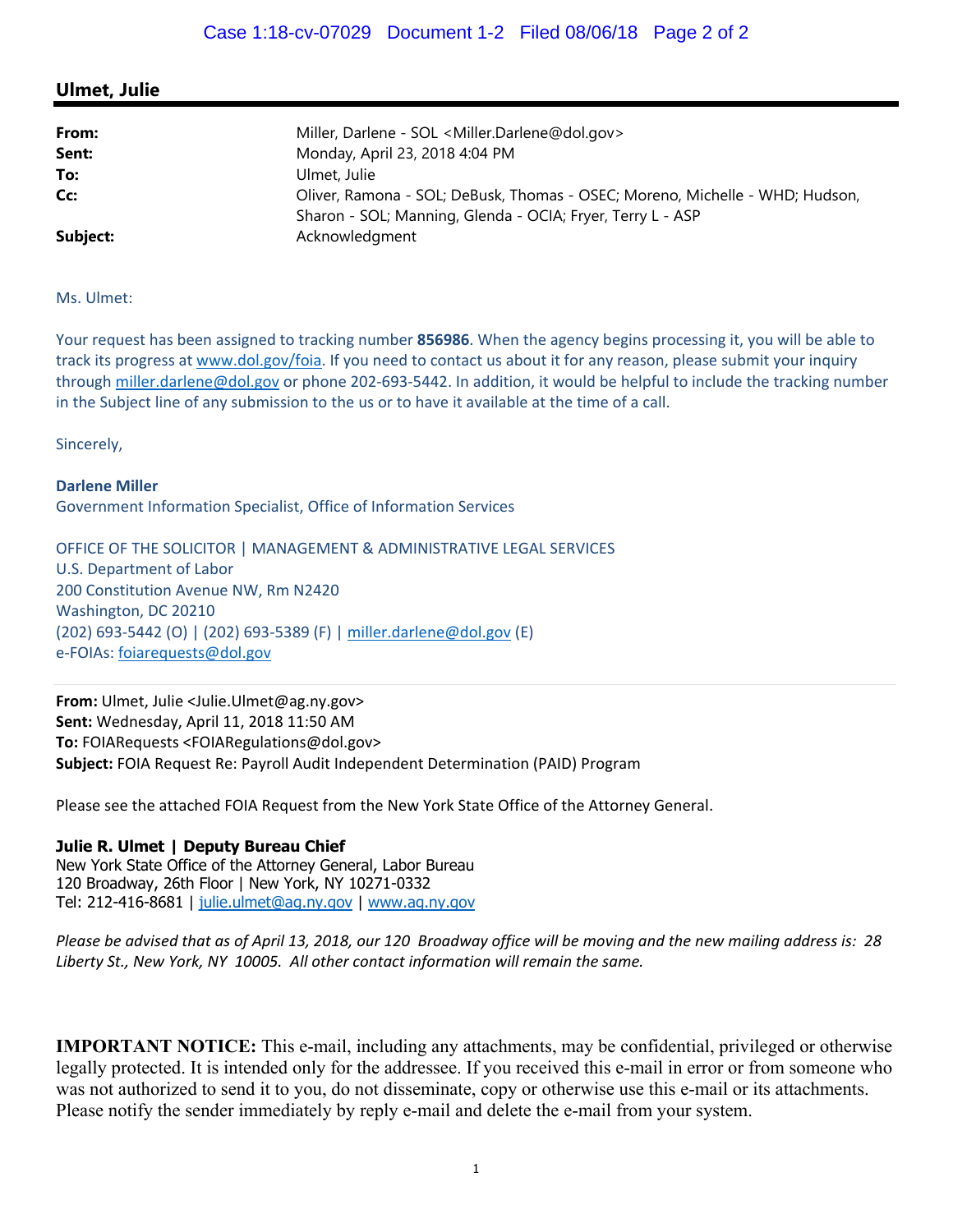Case 1:18-cv-07029 Document 1-3 Filed 08/06/18 Page 1 of 3

# EXHIBIT C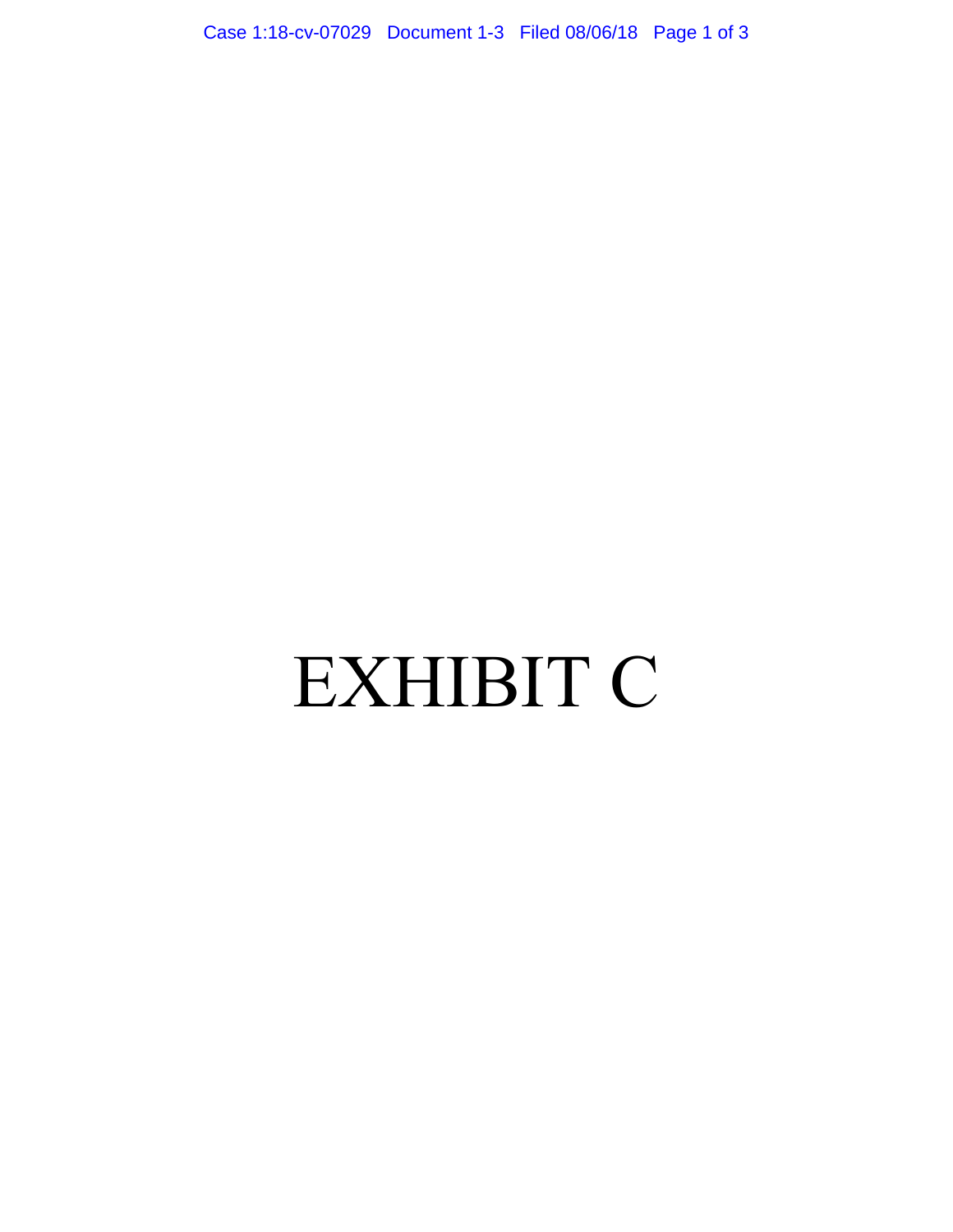Case 1:18-cv-07029 Document 1-4 Filed 08/06/18 Page 1 of 4

# EXHIBIT D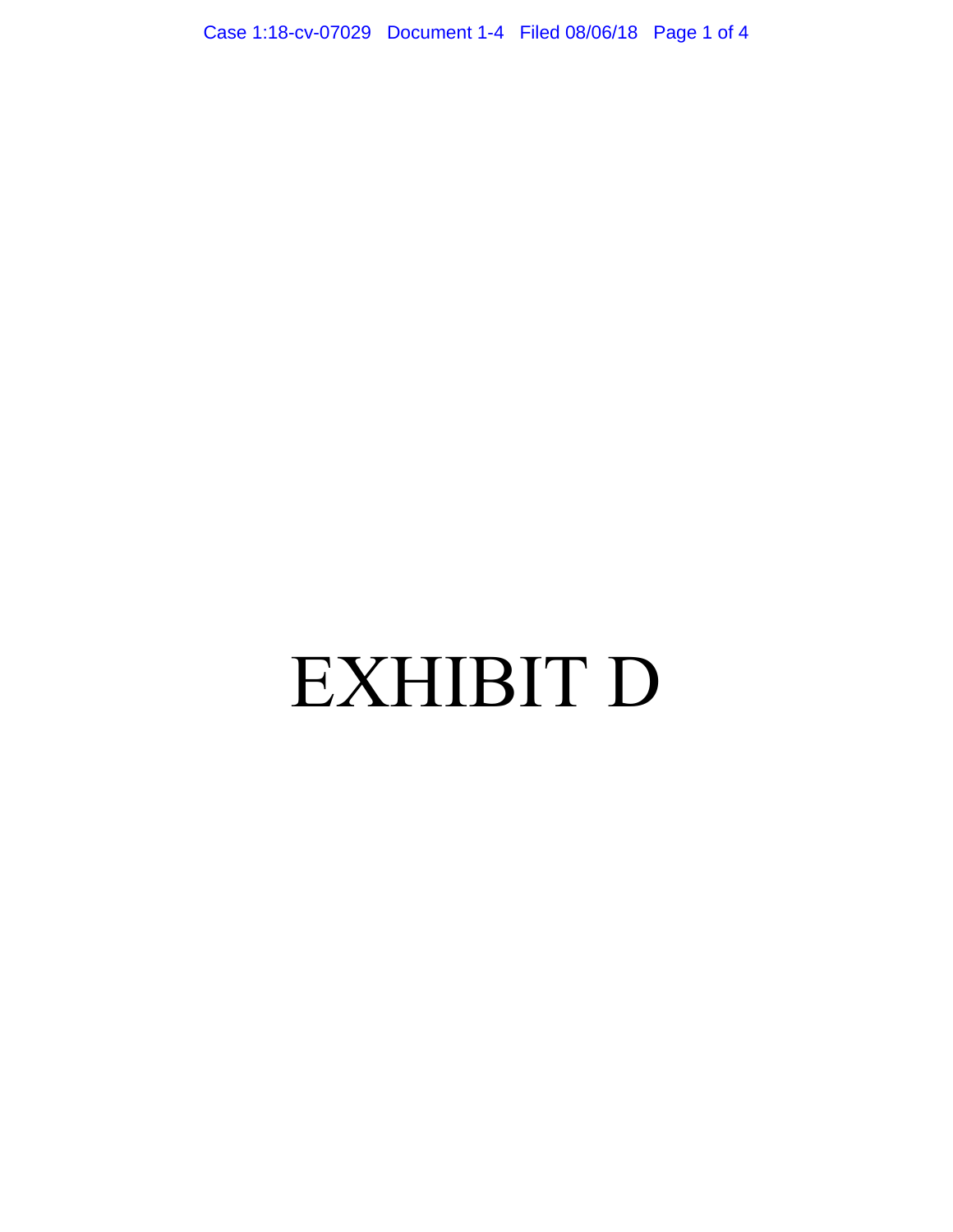

**STATE OF NEW YORK OFFICE OF THE ATTORNEY GENERAL**

**ERIC T. SCHNEIDERMAN DIVISION OF SOCIAL JUSTICE ATTORNEY GENERAL LABOR BUREAU**

April 11, 2018

## *Via email (executivesecretariat@dol.gov)*

The Honorable R. Alexander Acosta Secretary United States Department of Labor 200 Constitution Avenue, NW Washington, DC 20210

## **Re: Payroll Audit Independent Determination (PAID) Program**

Dear Secretary Acosta:

We write on behalf of the states of New York, California, Connecticut, Delaware, Illinois, Maryland, Massachusetts, New Jersey, Pennsylvania, Washington, and the District of Columbia to raise serious concerns that the Payroll Audit Independent Determination (PAID) Program announced by the United States Department of Labor encroaches on workers' rights under state labor laws. The PAID Program appears to be an amnesty program allowing employers who violate labor laws to avoid prosecution and penalties in exchange for simply paying the back wages their employees were already owed under federal law. The undersigned state attorneys general are particularly concerned that the Program may require workers receiving overdue, legally-owed wages to waive their rights to seek and obtain any and all additional remedies available under state and federal labor laws.

The PAID Program releases employers from the obligation to pay liquidated damages, interest, or penalties. This is troubling on all counts. First, failure to include interest means that employers who commit wage theft are, in effect, getting an unlawful, interest-free loan from their employees – including from low-wage workers who rely on their hard-earned wages to pay for rent, groceries, and childcare. Second, failure to include liquidated damages removes an essential deterrent for employers not to break the law. Third, federal law provides that willful or repeated violations warrant the imposition of civil monetary penalties, but this Program leaves penalties out of the equation. Additionally, it appears that the PAID Program will not require employers to pay employees at any applicable higher state or local minimum wage or overtime wage rates, or to pay wages owed during longer state statute of limitations periods.

We are also concerned that employers currently under investigation by state attorneys general or labor enforcement authorities may still participate in the PAID Program. We note that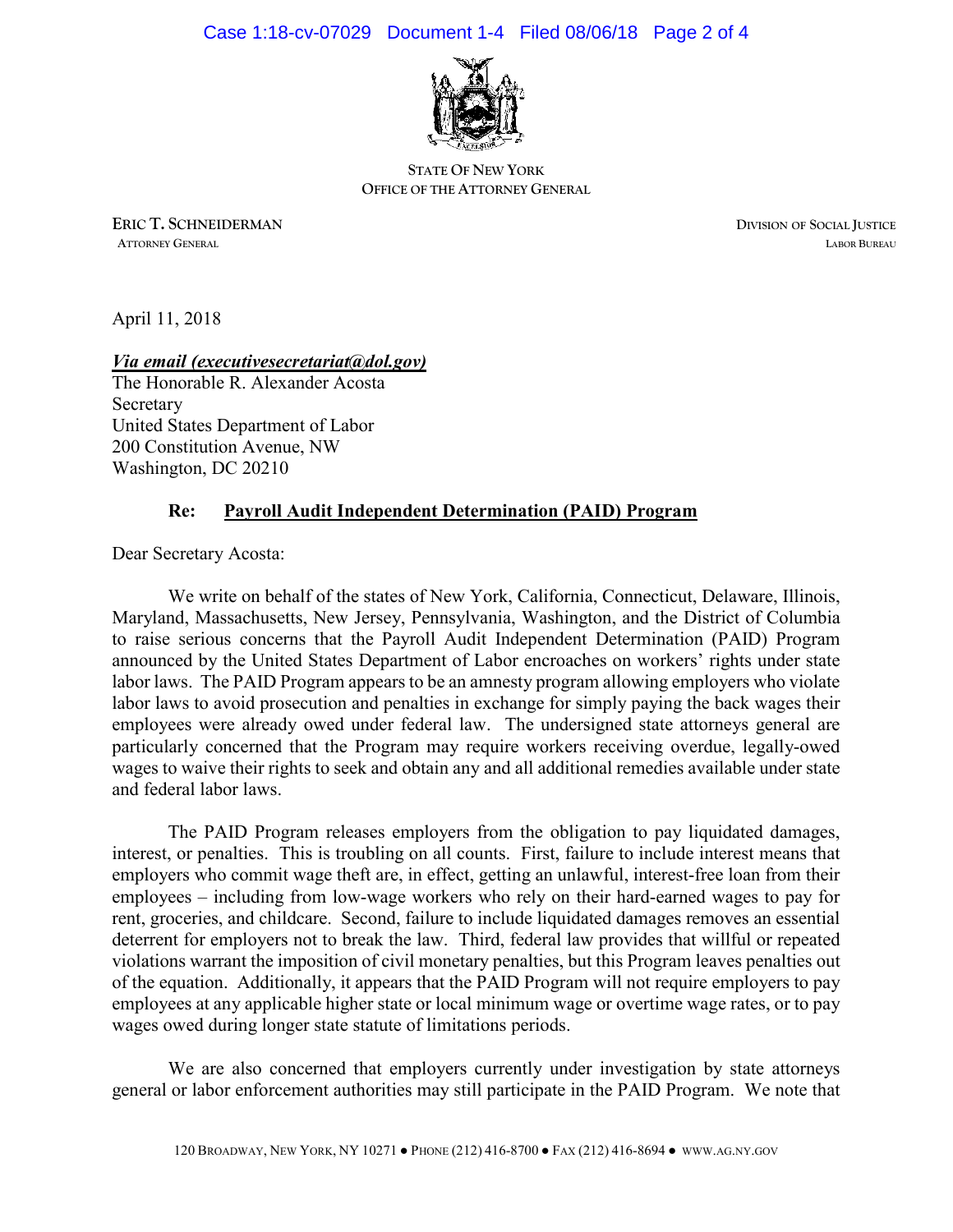Page 2

the PAID Program materials provide that employers must "certify" that they "are not specifically aware of any recent complaints by your employees or their representatives . . . to a state wage enforcement agency asserting that the compensation practices at issue in this proposed PAID selfaudit violate FLSA minimum wage and/or overtime requirements." However, the Program does not seem to account in any way for employers who do not have specific knowledge of employee complaints, but are, in fact, under investigation by a state or local labor enforcement agency. This suggests that such employers may participate in the PAID Program and obtain employee waivers for violations that state agencies are actively investigating.

More generally, it is unclear whether the releases required of any worker receiving unpaid wages under the PAID Program would purport to waive an employee's ability to recover back wages, damages, and other relief available under state or local law. While the Wage and Hour Division has recently posted an FAQ explaining that the Division cannot "supervise payments or provide releases" for state law violations, the Division's materials also inform employers that the "PAID program does not preclude an employer from separately settling claims as allowed under state law." This language invites employers to require employees, who may be unaware of their rights under more protective state labor laws, to sign separate state-law releases in order to receive their wages under the PAID Program. Because the Department will not supervise these state-claim settlements, there is a significant danger that employers will abuse the PAID Program to pressure employees to broadly waive their rights under state labor laws.

As you know, state and local laws often provide for higher wage rates than the FLSA, with longer statutes of limitation and greater availability of liquidated damages, interest, and penalties. The Fair Labor Standards Act "specifically mandates that state law, rather than federal law, applies where the state law provides for . . . a higher minimum wage." *Soler v. G & U, Inc*., 768 F. Supp. 452, 462 n.16 (S.D.N.Y. 1991) (citing 29 U.S.C. § 218(a)). *Accord Estanislau v. Manchester Developers, LLC*, 316 F. Supp. 2d 104, 112 n.2 (D. Conn. 2004) ("To the extent that state law provides a greater remedy than the FLSA, [p]laintiff would not be precluded from recovering under it."). In fact, "every Circuit that has considered the issue has reached the same conclusion—state overtime wage law is not preempted by . . . the FLSA." *Overnite Transp. Co. v. Tianti*, 926 F.2d 220, 222 (2d Cir. 1991).

In this context, it would be an improper federal overreach for the Department to attempt to permit employers, under the auspices of the PAID Program, to require employees to waive state law protections in exchange for the employer's payment of overdue wages. In many jurisdictions, such waivers would not be enforceable against state law enforcement entities, yet they would mislead employees into believing that they have no further legal recourse. Please be advised that we will continue to prosecute labor violations to the fullest extent of our authority, both civilly and criminally, regardless of whether employers have participated in the PAID Program. No worker should be required to waive wage theft protections in order to obtain only the partial relief your program is offering, and we intend to pursue every available option to ensure that workers' rights to fair pay and overtime are protected to the fullest possible extent.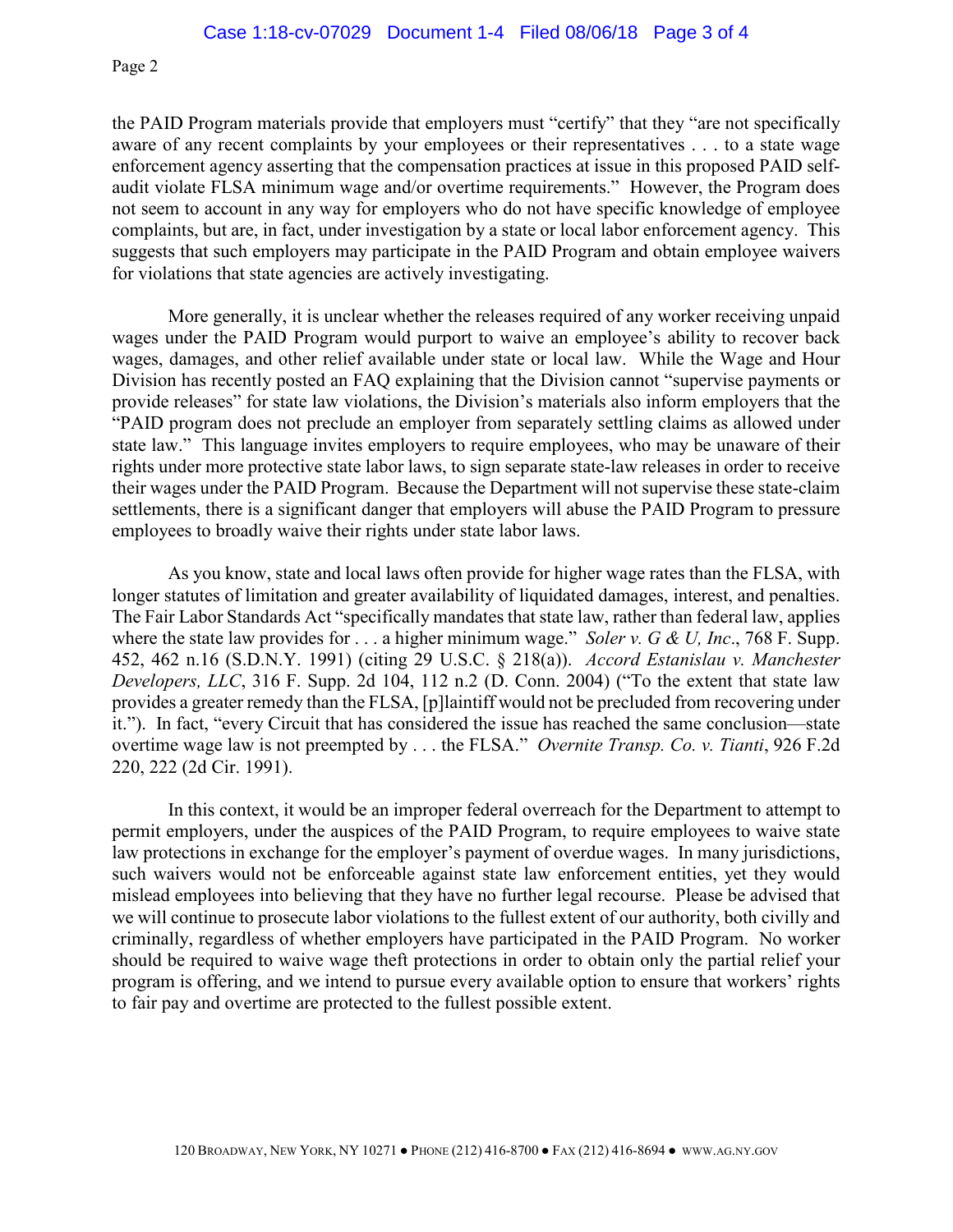Case 1:18-cv-07029 Document 1-4 Filed 08/06/18 Page 4 of 4

Page 3

Respectfully submitted,

Ein T. Schen

ERIC T. SCHNEIDERMAN New York Attorney General



GEORGE JEPSEN Connecticut Attorney General

West Madigan

LISA MADIGAN EISA MADIOAN<br>Illinois Attorney General BRIAN E. FROSH

MAURA HEALEY Massachusetts Attorney General

JOSH SHAPIRO Pennsylvania

KARL A. RACINE District of Columbia

XAVIER BECERRA California Attorney General

MATTHEW P. DENN Delaware Attorney General

Brian Etra

Maryland Attorney General

GURBIR S. GREWAL New Jersey Attorney General

BOB FERGUSON Washington Attorney General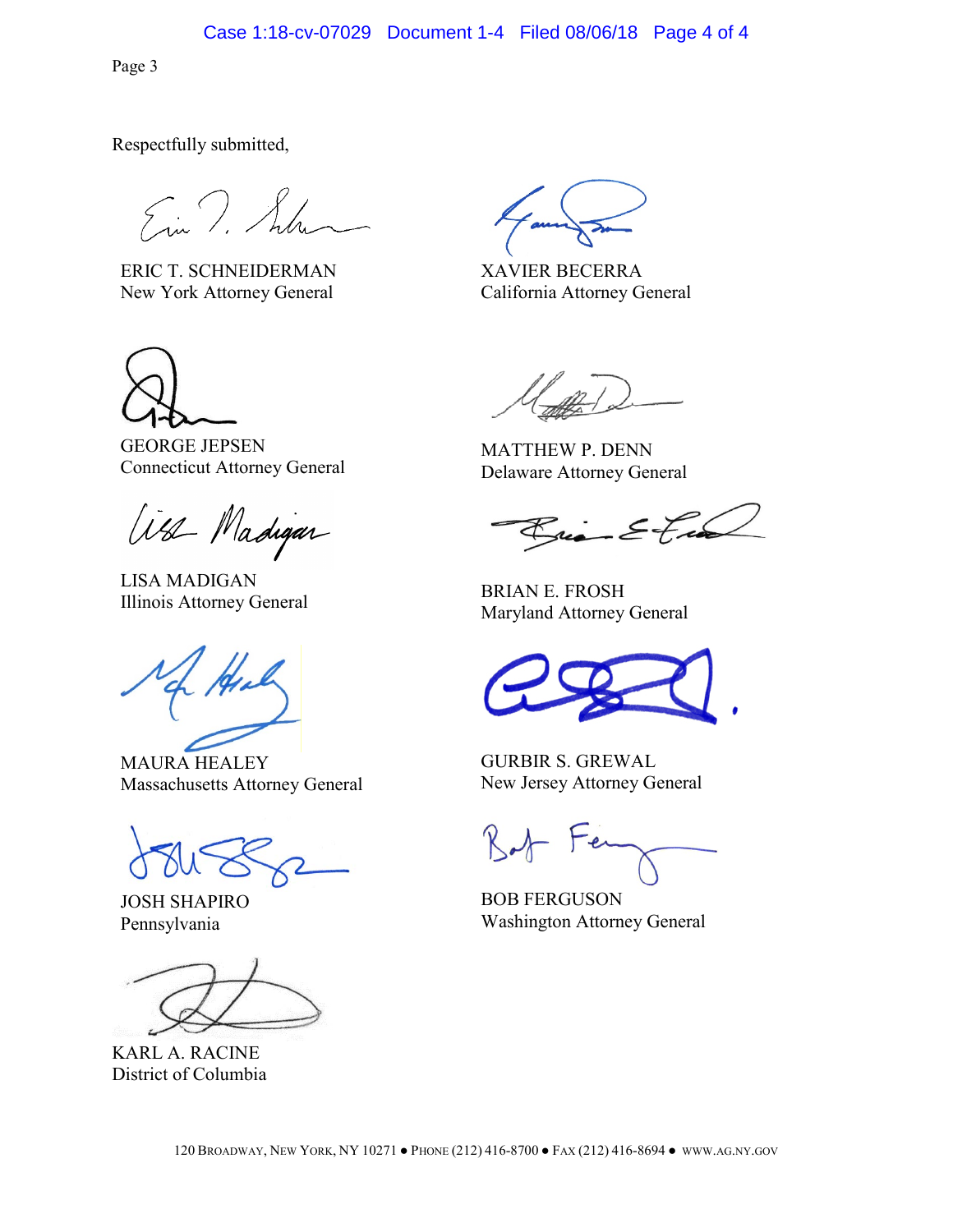## **U.S. Department of Labor** Wage and Hour Division

Washington, D.C. 20210



July 24, 2018

Julie R. Ulmet New York State Office of the Attorney General 120 Broadway 16th Floor New York, New York 10271-0332

Sent via email to *julie.ulmet@ag.ny.gov*

RE: Freedom of Information Act Acknowledgment Letter FOIA Tracking Number 856986 – Subject: Records re the Department's PAID Program

Dear Ms. Ulmet:

The U.S. Department of Labor (Department), Wage and Hour Division (WHD) acknowledges receipt of your Freedom of Information Act (FOIA) request dated April 11, 2018, for all responsive records regarding Department's PAID Program, dating from January 20, 2017, to the date the search is conducted. The WHD received your request on April 23, 2018.

If WHD maintains the documents you are seeking, we will process your request pursuant to the FOIA, 5 U.S.C. § 552. As noted in the request, some of the documents you are seeking are maintained in whole or in part by another Departmental component; therefore, you may receive multiple responses if this request is not coordinated.

Next, your FOIA request has been assigned the FOIA tracking number noted above. You may use the FOIA tracking number to check the status of your request on the Department FOIA Public Portal at *http://www.dol.gov/foia/*. Please refer to this number in any future correspondence about your request.

Additionally, our goal is to respond to request(s) as quickly as possible, in the order received and within the statutory time frame. However, WHD receives a large volume of requests and we have acquired a processing backlog. Consequently, we may not complete your request within the statutory time period. Therefore, we ask that you allow 30 days before checking the status of your request.

If you have any questions or concerns regarding this matter you may contact WHD National Office as follows:

> Email: *WHD-FOIA@dol.gov* Telephone: 202-693-1004 Fax: 202-693-0637 Mail: U.S. Department of Labor Wage and Hour Division, Room S3016 Attn: FOIA Coordinator 200 Constitution Avenue, NW